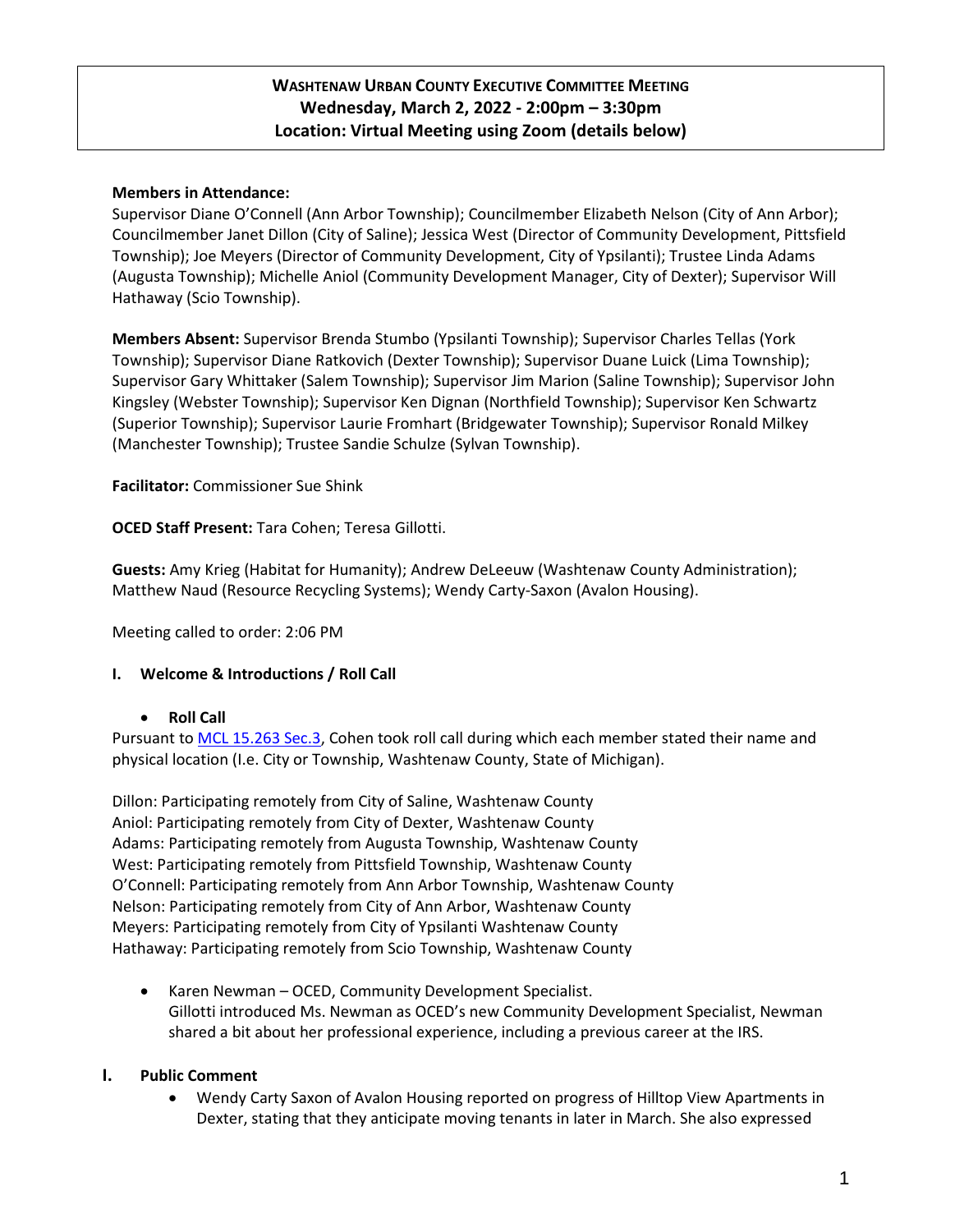excitement for Avalon's affordable housing proposals being recommended in for 2022 HOME funding later on the agenda.

## **II. Announcements from Members and/or Staff**

- **A.** Warming Centers Cohen reviewed the following information about daytime warming centers and overnight shelter.
	- 1. Daytime warming shelter: at Ypsilanti Freighthouse, 100 Market Place, Nov. 1 March 31 Monday through Thurs (8am-6pm)
	- 2. Daytime warming shelter in Ann Arbor: For March Journey of Faith, 1900 Manchester Road
	- 3. Winter overnight shelter for individuals: Delonis Center and partnering congregations, Nov. 8-March 31 (beginning at 8:30pm every night)
- **B.** Member Announcements (All) None

#### **III. Minutes**

**A.** 2-16-22 Meeting Minutes – Review & Approval **(ACTION)** – Prior to a motion, Hathaway made one correction to the minutes; for the 2/16 meeting he was participating remotely from City of Ann Arbor, not Scio Township.

 *Moved by West. Support by Hathaway.*  ROLL CALL: Adams: Yes Nelson: Yes O'Connell: Yes West: Yes Hathaway: Yes Dillon: Yes Meyers: Yes Aniol: Yes

Ayes – 8; Nays – 0; **Motion carried.**

#### **IV. General Administration**

**A.** Resilient Washtenaw Overview & Discussion: Local Units' Role in Climate Action Planning (Andrew DeLeeuw, County Administration)

DeLeeuw gave a powerpoint presentation on the County's Resilient Washtenaw process for climate action planning – slides are found in the updated meeting packet starting on page 10. After the presentation, there was an opportunity for Q & A. There was a brief discussion about public transportation and alternative fuel vehicles.

**B.** Affordable Housing RFP #8244 Award recommendations (Tara Cohen, OCED)

Cohen gave an overview of the 4 proposed projects received from Avalon Housing, followed by OCED's funding recommendations for each. The 4 projects are expected to result in 12 rehabbed affordable units in various locations in Ann Arbor (411 N. Ashley, 517 W. Summit, 1305-1313 Pontiac Trail), and 17 reconstructed rental units in Ypsilanti (206/210 N. Washington). Project details start on page 5 of the [meeting packet.](https://www.washtenaw.org/AgendaCenter/ViewFile/Agenda/_03022022-1724) Funding awards for RFP #8244 proposals will be formally approved as part of the overall 2022 Action Plan when the UCEC moves to approve in May.